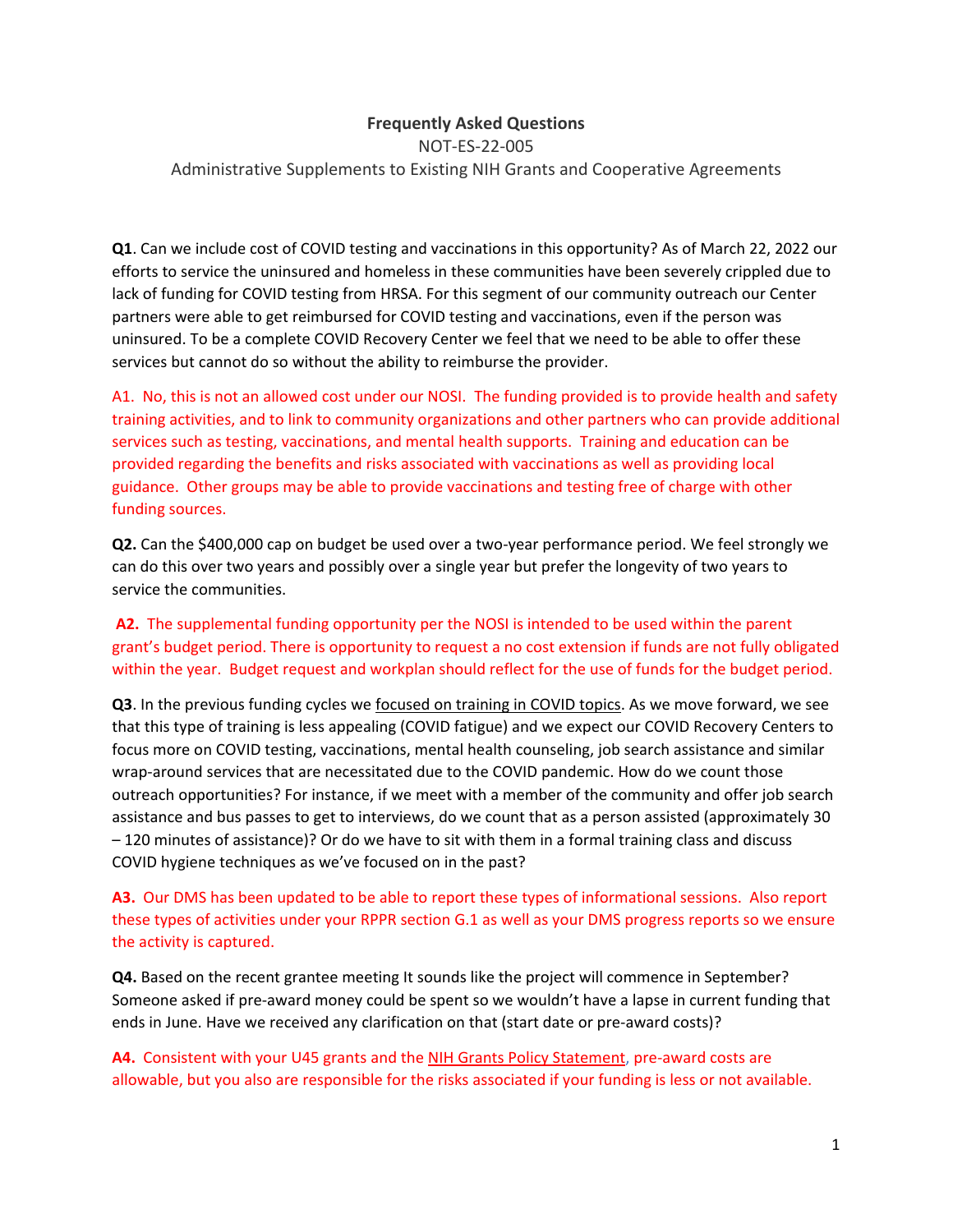**Q5.** Maybe I missed this in the NOSI, but how do we apply for the funding? Is that done online through ERA Commons?

## **A5**. Per the NOSI: **Application and Submission Information**

If applying, you must submit using one of the following opportunities or their subsequent reissued equivalent.

[PA-20-272](https://grants.nih.gov/grants/guide/pa-files/PA-20-272.html) - Administrative Supplements to Existing NIH recipients and Cooperative Agreements (Parent Admin Supp Clinical Trial Optional). This is intended for NIH recipients seeking additional funds for training and outreach responsive to the SARS-CoV-2/COVID-19 outbreak that falls within the scope of an ongoing grant/cooperative agreement. All instructions in the [SF424 \(R&R\) Application Guide](https://grants.nih.gov/grants/how-to-apply-application-guide.html) must be followed. Please contact the eRA Help Desk if you have further questions.

**Q6:** Will there be pre-award costs to maintain training through June to September?

**A6:** Consistent with your U45 grants pre award costs are allowable, but you also are responsible for the risks associated if your funding is less or not available.

**Q7:** If we have Year 2 funding in our Notice of Award last year, we do not need to apply, or Just notify our intent to use the Year 2 award?

**A7:** If you have been awarded a supplement under the previous NOSI and you have year 2 funding due, then you must request the use of those 2nd year funds and you should be doing that now.

**Q8:** Do we have a performance period identified for this funding?

**A8:** Requests should be for the conduct of activities that can be completed by the end of the current project period.

**Q9:** Is this opportunity open to all grantees, regardless of whether we currently have COVID Recovery Center funds? Or just restricted to those who are not currently funded?

**A9:** This NOSI reissue is open to current WTP awardees (U45) that already have partnerships with local worker centers and community organizations in underserved and disadvantaged communities with higher than the national average COVID-19 transmission rates even if they did not previously apply to the original NOSI.

**Q10:** How do we decide whether to apply to PA-20-135 or PA-20-272?

**R10:** 

- Per the NOSI[: PA-20-135](https://grants.nih.gov/grants/guide/pa-files/PA-20-135.html)  Emergency Competitive Revision to Existing NIH Awards (Emergency Supplement - Clinical Trial Optional) - This is intended to provide funds for NIH grantees applying to expand the scope of their active grant. (Work on the supplement WILL NOT be aligned with the scope of work on the parent award.)
- [PA-20-272](https://grants.nih.gov/grants/guide/pa-files/PA-20-135.html)  Administrative Supplements to Existing NIH Grants and Cooperative Agreements (Parent Admin Supp Clinical Trial Optional). This is intended for NIH grantees seeking additional funds for training and outreach responsive to the SARS-CoV-2/COVID-19 outbreak that falls within the scope of an ongoing grant/cooperative agreement. (Work on the supplement WILL be aligned with the scope of work on the parent award.)